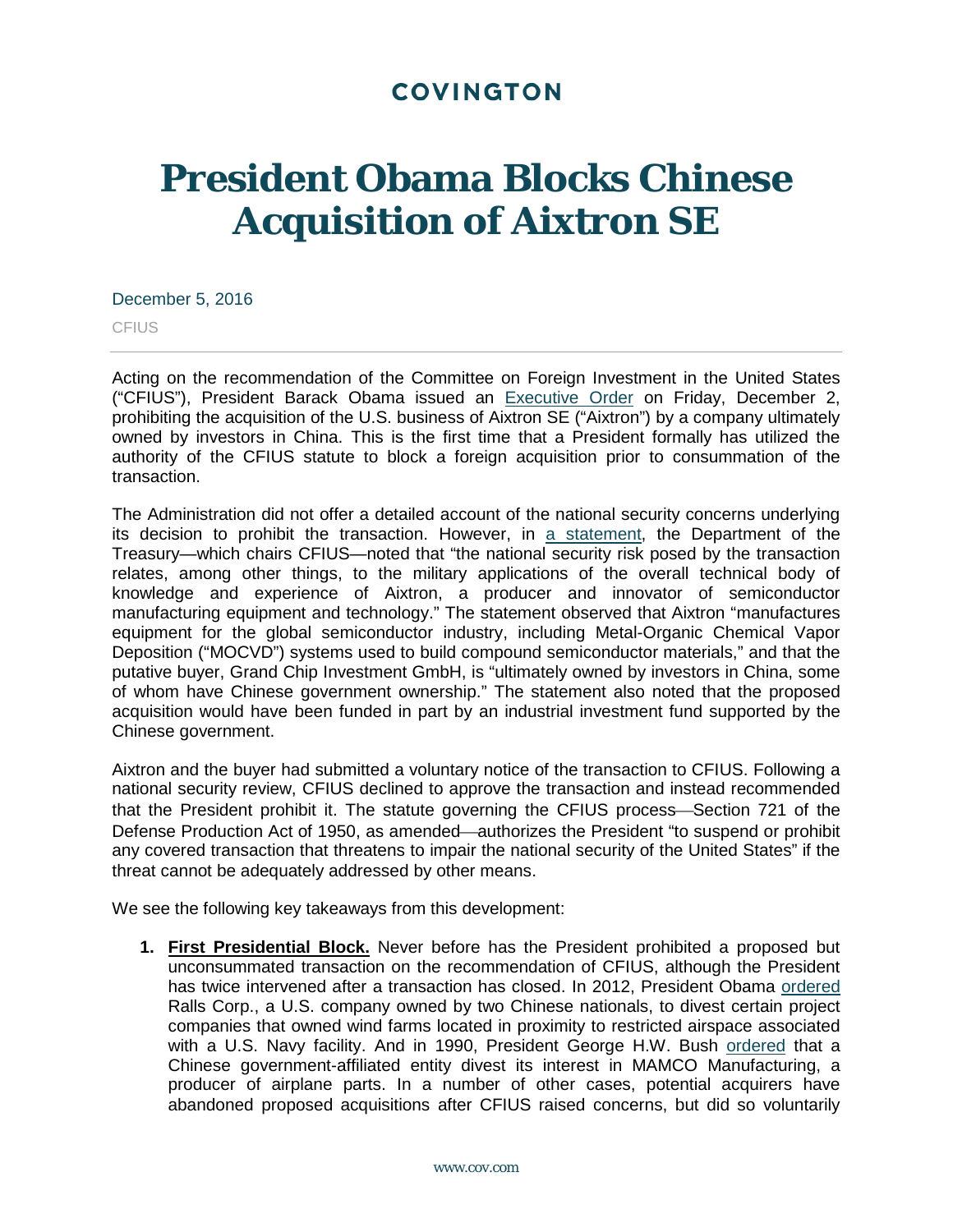and without triggering a formal prohibition by the President. The result in this case presumably reflects the willingness of the parties to force the White House to make a formal determination, rather than abandon the transaction in response to CFIUS's objections.

President Obama's action follows an unusual series of events, which saw the German Federal Ministry of Economic Affairs and Energy issue a clearance certificate for the transaction pursuant to the provisions of the German Foreign Trade Act and the German Foreign Trade Ordinance on September 8 to China's Fujian Grand Chip Investment Fund LP—the indirect shareholder of Grand Chip Investment GmbH—only then to reverse course and withdraw the certificate in late October. The German government itself made no formal statement in connection with the withdrawal at the time, although Deputy Economy Minister Matthias Machnig told German newspaper *Die Welt* that "the federal government has received previously unknown security-related information." Subsequent press reports suggested that U.S. intelligence officials had expressed concern to their German counterparts regarding the proposed transaction.

**2. Particular Sensitivities of Investment in the Semiconductor Sector, Especially from China.** The Executive Order is a vivid reminder that CFIUS is carefully scrutinizing foreign investments in sensitive U.S. industries, including the semiconductor sector, and especially when the transaction involves investment from China. The statement from the Treasury Department indicating that the national security concerns related to "the overall technical body of knowledge and experience of Aixtron" is the first time that CFIUS has publicly indicated that national security concerns can be grounded in the underlying know-how of individuals in a business—although this factor previously has arisen as an issue in other transactions involving advanced technologies, particularly in the semiconductor industry. This is not, however, the first time that CFIUS has indicated publicly that there can be particular sensitivities with businesses engaged in the design and production of equipment related to semiconductor manufacturing. In fact, in listing the types of transactions that have raised national security concerns, the last several [annual reports](https://www.cov.com/-/media/files/corporate/publications/2016/02/reflections_on_the_cfius_process_new_cfius_report_underscores_growth_of_chinese_investment_in_the_united_states.pdf) published by CFIUS specifically [referenced](https://www.treasury.gov/resource-center/international/foreign-investment/Documents/Annual%20Report%20to%20Congress%20for%20CY2014.pdf) businesses that "[p]roduce certain types of advanced technologies that may be useful in defending, or in seeking to impair, U.S. national security, which may include businesses engaged in the design and production of semiconductors and other equipment or components that have both commercial and military applications." The annual report also indicated that the U.S. intelligence community "judges that foreign governments are extremely likely to continue to use a range of collection methods to obtain critical U.S. technologies."

These factors—the sensitivity of certain types of design and production know-how related to semiconductors and the belief that certain governments are utilizing all available collection sources, including mergers and acquisitions, to obtain critical technologies are front and center in CFIUS's review of every transaction in the semiconductor sector, and particularly those from China. To this end, the U.S. government has observed, and is acutely aware of, China's robust efforts to develop its domestic semiconductor industry. Commerce Department Secretary Pritzker took the unusual step of making a major policy address last month focused specifically on the semiconductor industry and China, noting the Chinese government's announced objective of spending \$150 billion to increase China's self-supply of integrated circuits to 70 percent by 2025. While Secretary Pritzker was very clear to address the issue in trade rather than in investment terms, her public remarks—focused on one sector and

## **COVINGTON**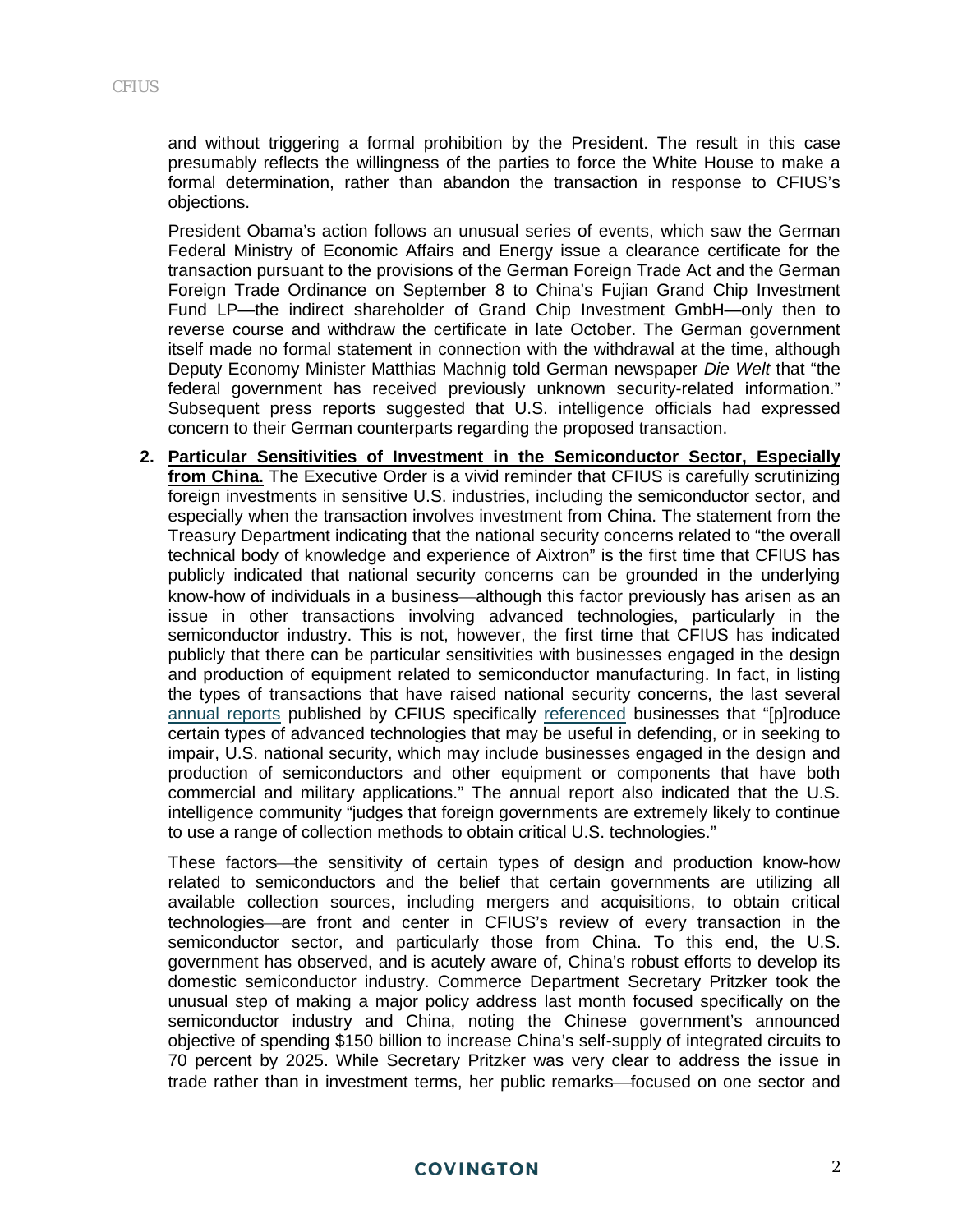one country—clearly reflect the intensity of attention at the highest levels of the U.S. government on this issue.

This subject is particularly challenging for the U.S. government more broadly, as well as for CFIUS (more narrowly), in the context of particular transactions for several reasons. First, semiconductors and related technologies are foundational for a strong, consumerbased economy as well as for advanced military capabilities. Thus, a developing country such as China will have legitimate economic and national security reasons for pursuing the development of its semiconductor sector. Second, as the world's second-largest economy—and on the path to being the largest economy—China is an important and attractive market to companies in the semiconductor industry. The vast majority, if not all, leading semiconductor companies are nearly compelled to have a strategy to develop business in China simply as a matter of prudent planning for the future. This likely would be true even without the Chinese government injecting significant capital into the market, but it is certainly true when considering the Chinese government already has established funds of at least \$20 billion to support acquisition activity. Third, given where China is starting on the technology curve, the Chinese cannot accomplish the government's stated goals of growing their domestic semiconductor sector without pursuing acquisitions abroad—meaning that it is inevitable that there will be (as there already has been) an abundance of outbound transactions and acquisitions that are purely commercial in nature, and others that risk touching on national security sensitivities.

In this context, there are two points that are salient with respect to the Aixtron transaction: First, for every transaction in the semiconductor sector that involves China (and even some that do not involve China directly, but where there could be Chinese interests, such as if there are Chinese operations or customers of the existing U.S. business), CFIUS is conducting a very thorough risk-based analysis regardless of how benign the transaction may appear. These analyses are informing the U.S. government's views of how to respond to the challenging policy issues created by the rise of China in the semiconductor industry. Second, the Aixtron transaction touched a particular nerve because (i) the MOCVD machines made by Aixtron are key tools in manufacturing for both commercial and military purposes; (ii) the know-how reflected in that process appears to have been targeted by the Chinese government (or so the U.S. government believes); and (iii) there was Chinese government funding for the transaction.

**3. CFIUS Will Interpret Its Jurisdiction Broadly Where It Has National Security Concerns.** CFIUS jurisdiction extends to transactions that will result in control by a foreign person over a "U.S. business," which is defined to mean "any entity, irrespective of the nationality of the persons that control it, *engaged in interstate commerce in the United States, but only to the extent of its activities in interstate commerce*." (emphasis added) While this definition is potentially broad—in concept, it can cover business components outside the United States that result in activities in U.S. interstate commerce—it also signals an intent to limit jurisdiction only to businesses that actually are resident in the United States. To this end, the CFIUS regulations specifically provide examples indicating that merely selling goods or services into the United States is insufficient to create CFIUS jurisdiction.

In this regard, it is notable that the scope of the Executive Order is defined by reference to "the U.S. business of Aixtron," which is defined as "AIXTRON, Inc., a California corporation, the equity interests of AIXTRON, Inc., and *any asset of Aixtron or*

## **COVINGTON**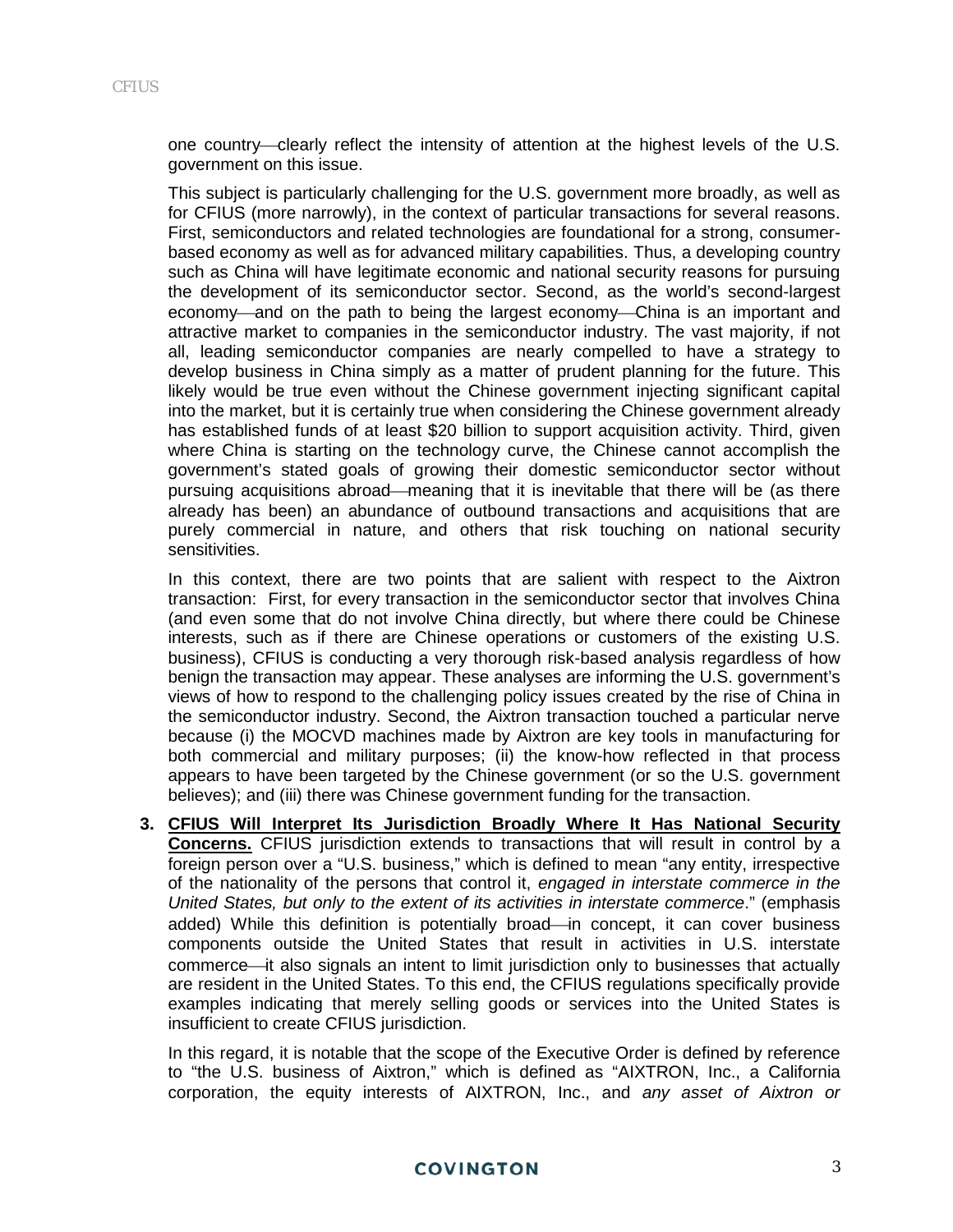AIXTRON, Inc. *used in, or owned for the use in or benefit of, the activities in interstate commerce in the United States of AIXTRON, Inc.*, including without limitation any interest in any patents issued by, and any interest in any patent applications pending with, the United States Patent and Trademark Office (collectively, Aixtron US)." (emphasis added) Thus, while the Executive Order carefully focuses on the U.S. business of Aixtron, its scope potentially could encompass assets of Aixtron *outside* the U.S., to the extent those assets are "used in, or owned for the use in or benefit of" Aixtron, Inc.'s activities in the United States.

Neither the Executive Order nor the Treasury Department's press release on this matter state precisely how far such a definition of "U.S. business" extends as it relates to Aixtron's assets—and in particular whether, in fact, the Executive Order would cover assets outside the United States. Nevertheless, this seems to be a clear implication of the wording in the Executive Order. In turn, if there were to be any legal challenge of the Executive Order—and, in general, the President's national security determination in a CFIUS matter is not subject to judicial review—we expect that it could focus on whether this definition exceeds the scope of CFIUS's authorities. The only decision by a U.S. federal appeals court on the CFIUS process (which arose from the Ralls case described above) focused on the sufficiency of the process leading to CFIUS's determinations, and did not address the scope of CFIUS's jurisdiction with respect to the definition of what constitutes a "U.S. business" under the statute.

- **4. The Aixtron Case Does Not Signal a Sea Change in the CFIUS Process, or that the U.S. Is Closed to Investment, Including Chinese Investment in the Semiconductor Industry.** Notwithstanding the foregoing, we do not believe that CFIUS's and the President's actions signal a broader retrenchment on the part of CFIUS or the U.S. government more generally, including in the semiconductor sector. CFIUS has approved recently, and we expect the Committee will continue to approve, Chinese acquisitions in the semiconductor sector that do not involve know-how or other assets with potentially sensitive applications. Rather, the Aixtron Executive Order—like the Ralls and MAMCO orders before it—is best understood as the product of an unusual confluence of circumstances focused on the perceived sensitivity of Aixtron's know-how and products, and the U.S. government's judgment regarding China's intended use of those assets.
- **5. Future Transactions Like Aixtron Are Inevitable.** In a sense, the Aixtron case is an inevitable outgrowth of the emergence of cross-border merger activity with China. So long as the U.S. and China remain two of the world's largest economies, while also being significant military and political rivals, there almost certainly will be merger and acquisition activity that triggers concerns within CFIUS. In turn, we expect CFIUS to remain increasingly vigilant in matters involving investments in critical technology areas, such as semiconductors, and transactions generally involving investment from China. This is especially true in light of the [upcoming change in Administration,](https://www.cov.com/-/media/files/corporate/publications/2016/11/cfius_and_foreign_direct_investment_under_president_donald_trump.pdf) as President Obama's appointees at the CFIUS agencies are succeeded by those of President-elect Trump. As we stated in our alert examining the CFIUS process under the incoming Trump Administration, this dynamic places even greater importance on transaction parties carefully planning with respect to matters that may involve U.S. government national security interests and CFIUS reviews.

\* \* \*

#### **COVINGTON**